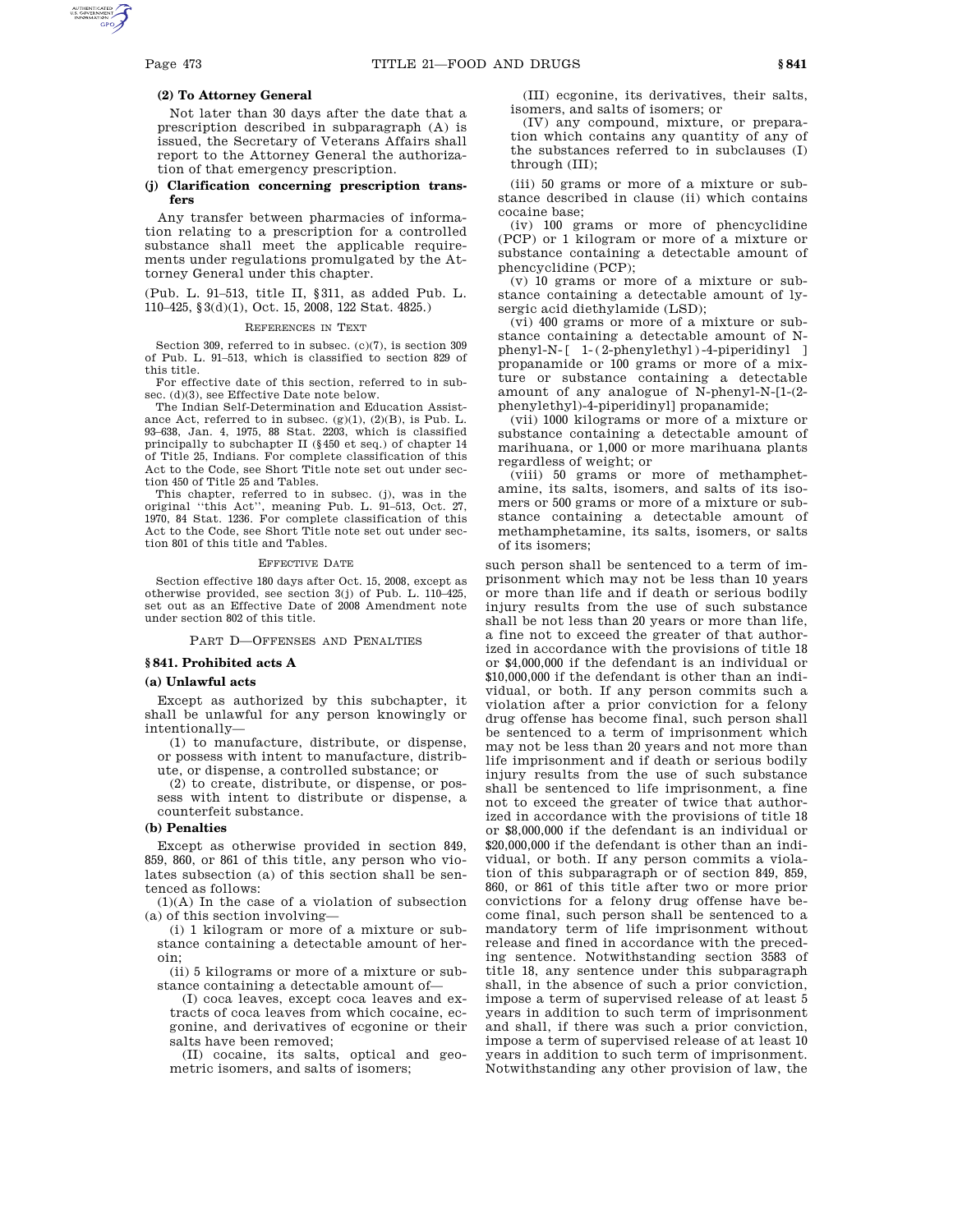court shall not place on probation or suspend the sentence of any person sentenced under this subparagraph. No person sentenced under this subparagraph shall be eligible for parole during the term of imprisonment imposed therein.

(B) In the case of a violation of subsection (a) of this section involving—

(i) 100 grams or more of a mixture or substance containing a detectable amount of heroin;

(ii) 500 grams or more of a mixture or substance containing a detectable amount of—

(I) coca leaves, except coca leaves and extracts of coca leaves from which cocaine, ecgonine, and derivatives of ecgonine or their salts have been removed;

(II) cocaine, its salts, optical and geometric isomers, and salts of isomers;

(III) ecgonine, its derivatives, their salts, isomers, and salts of isomers; or

(IV) any compound, mixture, or preparation which contains any quantity of any of the substances referred to in subclauses (I) through (III);

(iii) 5 grams or more of a mixture or substance described in clause (ii) which contains cocaine base;

(iv) 10 grams or more of phencyclidine (PCP) or 100 grams or more of a mixture or substance containing a detectable amount of phencyclidine (PCP);

(v) 1 gram or more of a mixture or substance containing a detectable amount of lysergic acid diethylamide (LSD);

(vi) 40 grams or more of a mixture or substance containing a detectable amount of Nphenyl-N-[ 1-(2-phenylethyl)-4-piperidinyl ] propanamide or 10 grams or more of a mixture or substance containing a detectable amount of any analogue of N-phenyl-N-[1-(2-phenylethyl)-4-piperidinyl] propanamide;

(vii) 100 kilograms or more of a mixture or substance containing a detectable amount of marihuana, or 100 or more marihuana plants regardless of weight; or

(viii) 5 grams or more of methamphetamine, its salts, isomers, and salts of its isomers or 50 grams or more of a mixture or substance containing a detectable amount of methamphetamine, its salts, isomers, or salts of its isomers;

such person shall be sentenced to a term of imprisonment which may not be less than 5 years and not more than 40 years and if death or serious bodily injury results from the use of such substance shall be not less than 20 years or more than life, a fine not to exceed the greater of that authorized in accordance with the provisions of title 18 or \$2,000,000 if the defendant is an individual or \$5,000,000 if the defendant is other than an individual, or both. If any person commits such a violation after a prior conviction for a felony drug offense has become final, such person shall be sentenced to a term of imprisonment which may not be less than 10 years and not more than life imprisonment and if death or serious bodily injury results from the use of such substance shall be sentenced to life imprisonment, a fine not to exceed the greater of twice that authorized in accordance with the provisions of title 18 or \$4,000,000 if the defendant is an individual or \$10,000,000 if the defendant is other than an individual, or both. Notwithstanding section 3583 of title 18, any sentence imposed under this subparagraph shall, in the absence of such a prior conviction, include a term of supervised release of at least 4 years in addition to such term of imprisonment and shall, if there was such a prior conviction, include a term of supervised release of at least 8 years in addition to such term of imprisonment. Notwithstanding any other provision of law, the court shall not place on probation or suspend the sentence of any person sentenced under this subparagraph. No person sentenced under this subparagraph shall be eligible for parole during the term of imprisonment imposed therein.

(C) In the case of a controlled substance in schedule I or II, gamma hydroxybutyric acid (including when scheduled as an approved drug product for purposes of section 3(a)(1)(B) of the Hillory J. Farias and Samantha Reid Date-Rape Drug Prohibition Act of 2000), or 1 gram of flunitrazepam, except as provided in subparagraphs (A), (B), and (D), such person shall be sentenced to a term of imprisonment of not more than 20 years and if death or serious bodily injury results from the use of such substance shall be sentenced to a term of imprisonment of not less than twenty years or more than life, a fine not to exceed the greater of that authorized in accordance with the provisions of title 18 or \$1,000,000 if the defendant is an individual or \$5,000,000 if the defendant is other than an individual, or both. If any person commits such a violation after a prior conviction for a felony drug offense has become final, such person shall be sentenced to a term of imprisonment of not more than 30 years and if death or serious bodily injury results from the use of such substance shall be sentenced to life imprisonment, a fine not to exceed the greater of twice that authorized in accordance with the provisions of title 18 or \$2,000,000 if the defendant is an individual or \$10,000,000 if the defendant is other than an individual, or both. Notwithstanding section 3583 of title 18, any sentence imposing a term of imprisonment under this paragraph shall, in the absence of such a prior conviction, impose a term of supervised release of at least 3 years in addition to such term of imprisonment and shall, if there was such a prior conviction, impose a term of supervised release of at least 6 years in addition to such term of imprisonment. Notwithstanding any other provision of law, the court shall not place on probation or suspend the sentence of any person sentenced under the provisions of this subparagraph which provide for a mandatory term of imprisonment if death or serious bodily injury results, nor shall a person so sentenced be eligible for parole during the term of such a sentence.

(D) In the case of less than 50 kilograms of marihuana, except in the case of 50 or more marihuana plants regardless of weight, 10 kilograms of hashish, or one kilogram of hashish oil, such person shall, except as provided in paragraphs (4) and (5) of this subsection, be sentenced to a term of imprisonment of not more than 5 years, a fine not to exceed the greater of that authorized in accordance with the provisions of title 18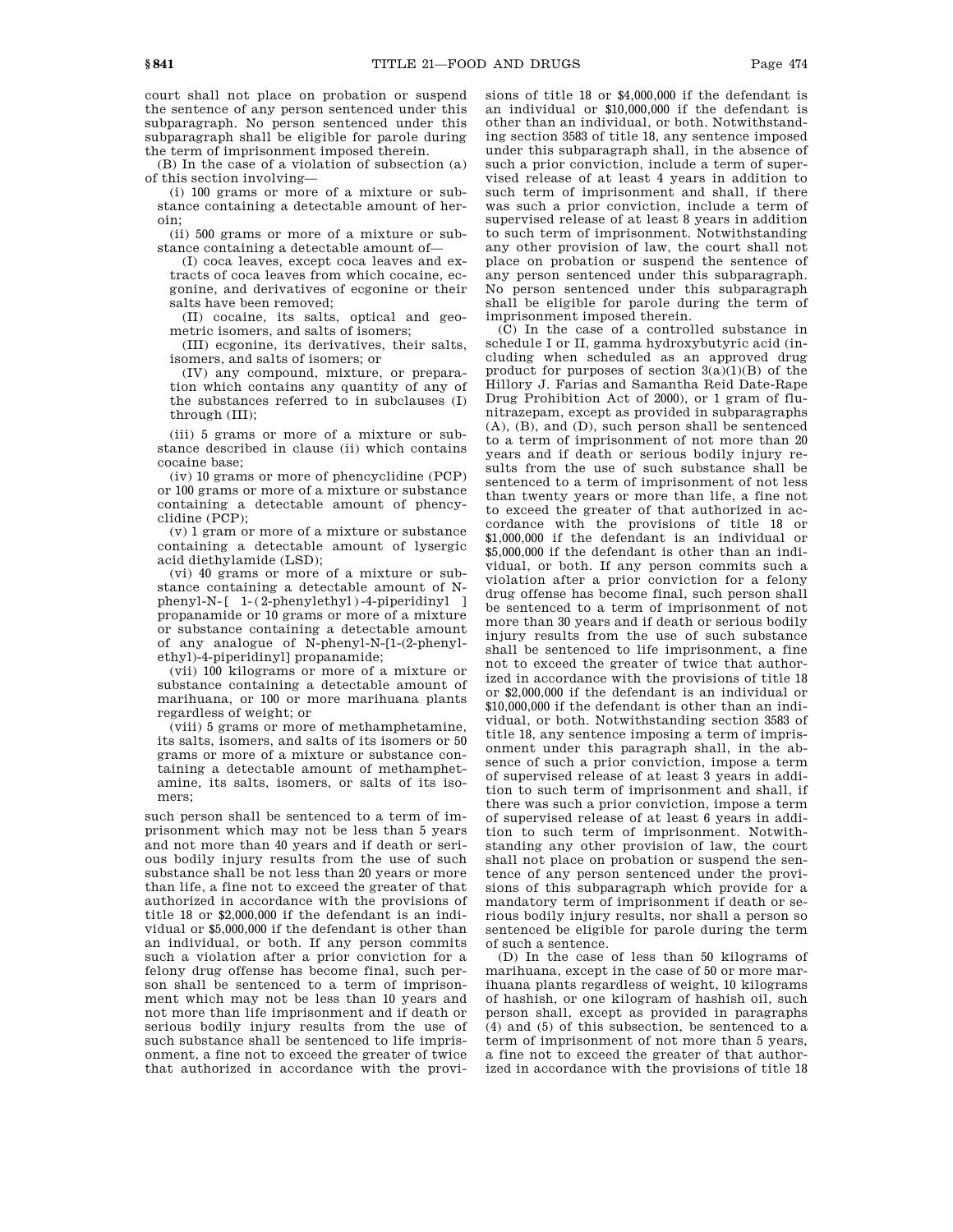or \$250,000 if the defendant is an individual or \$1,000,000 if the defendant is other than an individual, or both. If any person commits such a violation after a prior conviction for a felony drug offense has become final, such person shall be sentenced to a term of imprisonment of not more than 10 years, a fine not to exceed the greater of twice that authorized in accordance with the provisions of title 18 or \$500,000 if the defendant is an individual or \$2,000,000 if the defendant is other than an individual, or both. Notwithstanding section 3583 of title 18, any sentence imposing a term of imprisonment under this paragraph shall, in the absence of such a prior conviction, impose a term of supervised release of at least 2 years in addition to such term of imprisonment and shall, if there was such a prior conviction, impose a term of supervised release of at least 4 years in addition to such term of imprisonment.

 $(E)(i)$  Except as provided in subparagraphs  $(C)$ and (D), in the case of any controlled substance in schedule III, such person shall be sentenced to a term of imprisonment of not more than 10 years and if death or serious bodily injury results from the use of such substance shall be sentenced to a term of imprisonment of not more than 15 years, a fine not to exceed the greater of that authorized in accordance with the provisions of title 18 or \$500,000 if the defendant is an individual or \$2,500,000 if the defendant is other than an individual, or both.

(ii) If any person commits such a violation after a prior conviction for a felony drug offense has become final, such person shall be sentenced to a term of imprisonment of not more than 20 years and if death or serious bodily injury results from the use of such substance shall be sentenced to a term of imprisonment of not more than 30 years, a fine not to exceed the greater of twice that authorized in accordance with the provisions of title 18 or \$1,000,000 if the defendant is an individual or \$5,000,000 if the defendant is other than an individual, or both.

(iii) Any sentence imposing a term of imprisonment under this subparagraph shall, in the absence of such a prior conviction, impose a term of supervised release of at least 2 years in addition to such term of imprisonment and shall, if there was such a prior conviction, impose a term of supervised release of at least 4 years in addition to such term of imprisonment.

(2) In the case of a controlled substance in schedule IV, such person shall be sentenced to a term of imprisonment of not more than 5 years, a fine not to exceed the greater of that authorized in accordance with the provisions of title 18 or \$250,000 if the defendant is an individual or \$1,000,000 if the defendant is other than an individual, or both. If any person commits such a violation after a prior conviction for a felony drug offense has become final, such person shall be sentenced to a term of imprisonment of not more than 10 years, a fine not to exceed the greater of twice that authorized in accordance with the provisions of title 18 or \$500,000 if the defendant is an individual or \$2,000,000 if the defendant is other than an individual, or both. Any sentence imposing a term of imprisonment under this paragraph shall, in the absence of such a prior conviction, impose a term of supervised release of at least one year in addition to such term of imprisonment and shall, if there was such a prior conviction, impose a term of supervised release of at least 2 years in addition to such term of imprisonment.

(3) In the case of a controlled substance in schedule V, such person shall be sentenced to a term of imprisonment of not more than one year, a fine not to exceed the greater of that authorized in accordance with the provisions of title 18 or \$100,000 if the defendant is an individual or \$250,000 if the defendant is other than an individual, or both. If any person commits such a violation after a prior conviction for a felony drug offense has become final, such person shall be sentenced to a term of imprisonment of not more than 4 years, a fine not to exceed the greater of twice that authorized in accordance with the provisions of title 18 or \$200,000 if the defendant is an individual or \$500,000 if the defendant is other than an individual, or both. Any sentence imposing a term of imprisonment under this paragraph may, if there was a prior conviction, impose a term of supervised release of not more than 1 year, in addition to such term of imprisonment.

(4) Notwithstanding paragraph (1)(D) of this subsection, any person who violates subsection (a) of this section by distributing a small amount of marihuana for no remuneration shall be treated as provided in section 844 of this title and section 3607 of title 18.

(5) Any person who violates subsection (a) of this section by cultivating or manufacturing a controlled substance on Federal property shall be imprisoned as provided in this subsection and shall be fined any amount not to exceed—

(A) the amount authorized in accordance with this section;

(B) the amount authorized in accordance with the provisions of title 18;

(C) \$500,000 if the defendant is an individual; or

(D) \$1,000,000 if the defendant is other than an individual;

or both.

(6) Any person who violates subsection (a) of this section, or attempts to do so, and knowingly or intentionally uses a poison, chemical, or other hazardous substance on Federal land, and, by such use—

(A) creates a serious hazard to humans, wildlife, or domestic animals,

(B) degrades or harms the environment or natural resources, or

(C) pollutes an aquifer, spring, stream, river, or body of water,

shall be fined in accordance with title 18 or imprisoned not more than five years, or both.

(7) PENALTIES FOR DISTRIBUTION.—

(A) IN GENERAL.—Whoever, with intent to commit a crime of violence, as defined in section 16 of title 18 (including rape), against an individual, violates subsection (a) of this section by distributing a controlled substance or controlled substance analogue to that individual without that individual's knowledge, shall be imprisoned not more than 20 years and fined in accordance with title 18.

(B) DEFINITION.—For purposes of this paragraph, the term ''without that individual's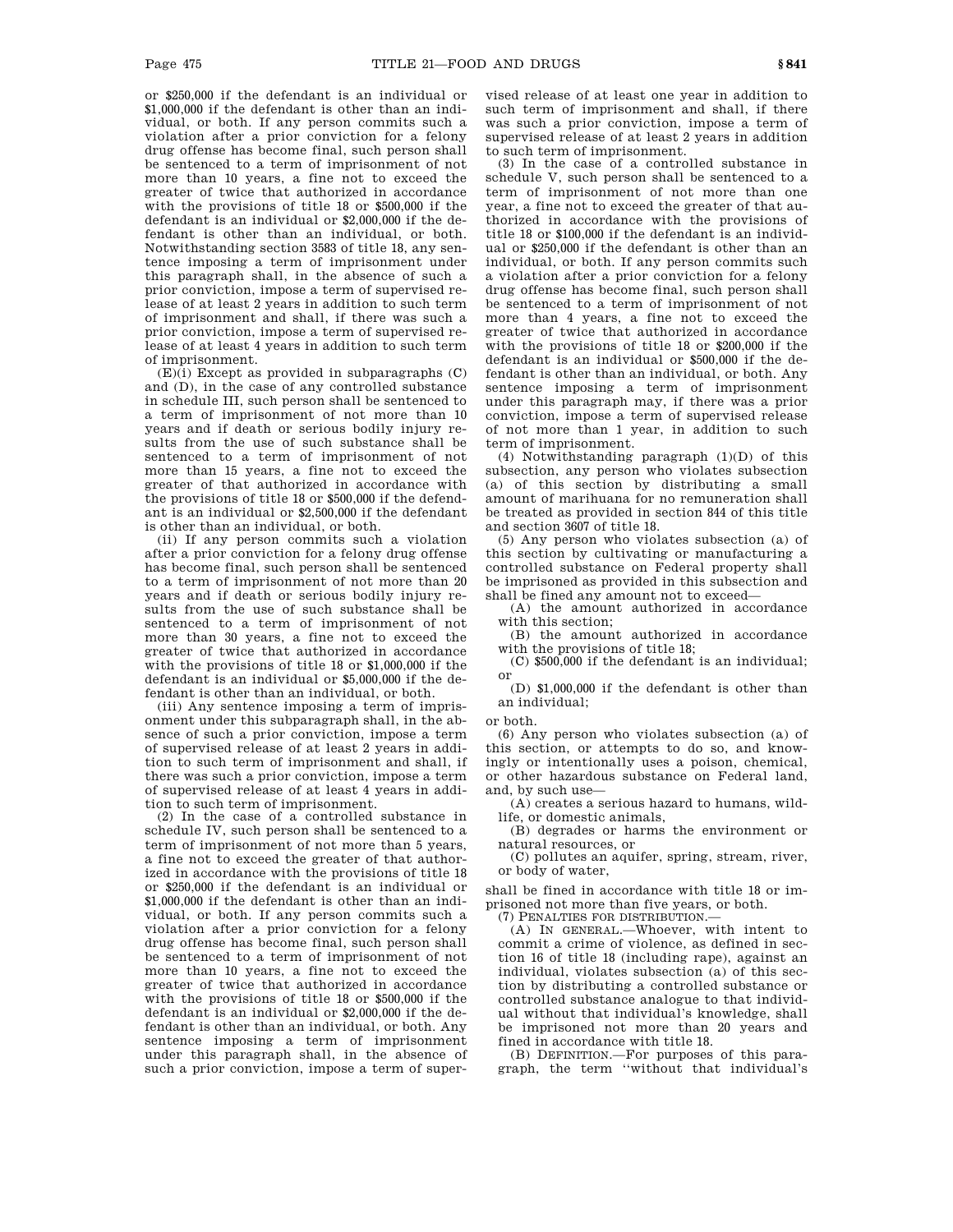knowledge'' means that the individual is unaware that a substance with the ability to alter that individual's ability to appraise conduct or to decline participation in or communicate unwillingness to participate in conduct is administered to the individual.

# **(c) Offenses involving listed chemicals**

Any person who knowingly or intentionally— (1) possesses a listed chemical with intent to manufacture a controlled substance except as authorized by this subchapter;

(2) possesses or distributes a listed chemical knowing, or having reasonable cause to believe, that the listed chemical will be used to manufacture a controlled substance except as authorized by this subchapter; or

(3) with the intent of causing the evasion of the recordkeeping or reporting requirements of section 830 of this title, or the regulations issued under that section, receives or distributes a reportable amount of any listed chemical in units small enough so that the making of records or filing of reports under that section is not required;

shall be fined in accordance with title 18 or imprisoned not more than 20 years in the case of a violation of paragraph (1) or (2) involving a list I chemical or not more than 10 years in the case of a violation of this subsection other than a violation of paragraph (1) or (2) involving a list I chemical, or both.

# **(d) Boobytraps on Federal property; penalties; ''boobytrap'' defined**

(1) Any person who assembles, maintains, places, or causes to be placed a boobytrap on Federal property where a controlled substance is being manufactured, distributed, or dispensed shall be sentenced to a term of imprisonment for not more than 10 years or fined under title 18, or both.

(2) If any person commits such a violation after 1 or more prior convictions for an offense punishable under this subsection, such person shall be sentenced to a term of imprisonment of not more than 20 years or fined under title 18, or both.

(3) For the purposes of this subsection, the term ''boobytrap'' means any concealed or camouflaged device designed to cause bodily injury when triggered by any action of any unsuspecting person making contact with the device. Such term includes guns, ammunition, or explosive devices attached to trip wires or other triggering mechanisms, sharpened stakes, and lines or wires with hooks attached.

# **(e) Ten-year injunction as additional penalty**

In addition to any other applicable penalty, any person convicted of a felony violation of this section relating to the receipt, distribution, manufacture, exportation, or importation of a listed chemical may be enjoined from engaging in any transaction involving a listed chemical for not more than ten years.

# **(f) Wrongful distribution or possession of listed chemicals**

(1) Whoever knowingly distributes a listed chemical in violation of this subchapter (other than in violation of a recordkeeping or reporting requirement of section 830 of this title) shall, except to the extent that paragraph (12), (13), or (14) of section 842(a) of this title applies, be fined under title 18 or imprisoned not more than 5 years, or both.

(2) Whoever possesses any listed chemical, with knowledge that the recordkeeping or reporting requirements of section 830 of this title have not been adhered to, if, after such knowledge is acquired, such person does not take immediate steps to remedy the violation shall be fined under title 18 or imprisoned not more than one year, or both.

# **(g) Internet sales of date rape drugs**

(1) Whoever knowingly uses the Internet to distribute a date rape drug to any person, knowing or with reasonable cause to believe that—

(A) the drug would be used in the commission of criminal sexual conduct; or

(B) the person is not an authorized purchaser;

shall be fined under this subchapter or imprisoned not more than 20 years, or both.

(2) As used in this subsection:

(A) The term ''date rape drug'' means—

(i) gamma hydroxybutyric acid (GHB) or any controlled substance analogue of GHB, including gamma butyrolactone (GBL) or 1,4–butanediol;

(ii) ketamine;

(iii) flunitrazepam; or

(iv) any substance which the Attorney General designates, pursuant to the rulemaking procedures prescribed by section 553 of title 5, to be used in committing rape or sexual assault.

The Attorney General is authorized to remove any substance from the list of date rape drugs pursuant to the same rulemaking authority.

(B) The term ''authorized purchaser'' means any of the following persons, provided such person has acquired the controlled substance in accordance with this chapter:

(i) A person with a valid prescription that is issued for a legitimate medical purpose in the usual course of professional practice that is based upon a qualifying medical relationship by a practitioner registered by the Attorney General. A ''qualifying medical relationship'' means a medical relationship that exists when the practitioner has conducted at least 1 medical evaluation with the authorized purchaser in the physical presence of the practitioner, without regard to whether portions of the evaluation are conducted by other heath<sup>1</sup> professionals. The preceding sentence shall not be construed to imply that 1 medical evaluation demonstrates that a prescription has been issued for a legitimate medical purpose within the usual course of professional practice.

(ii) Any practitioner or other registrant who is otherwise authorized by their registration to dispense, procure, purchase, manufacture, transfer, distribute, import, or export the substance under this chapter.

<sup>1</sup>So in original. Probably should be ''health''.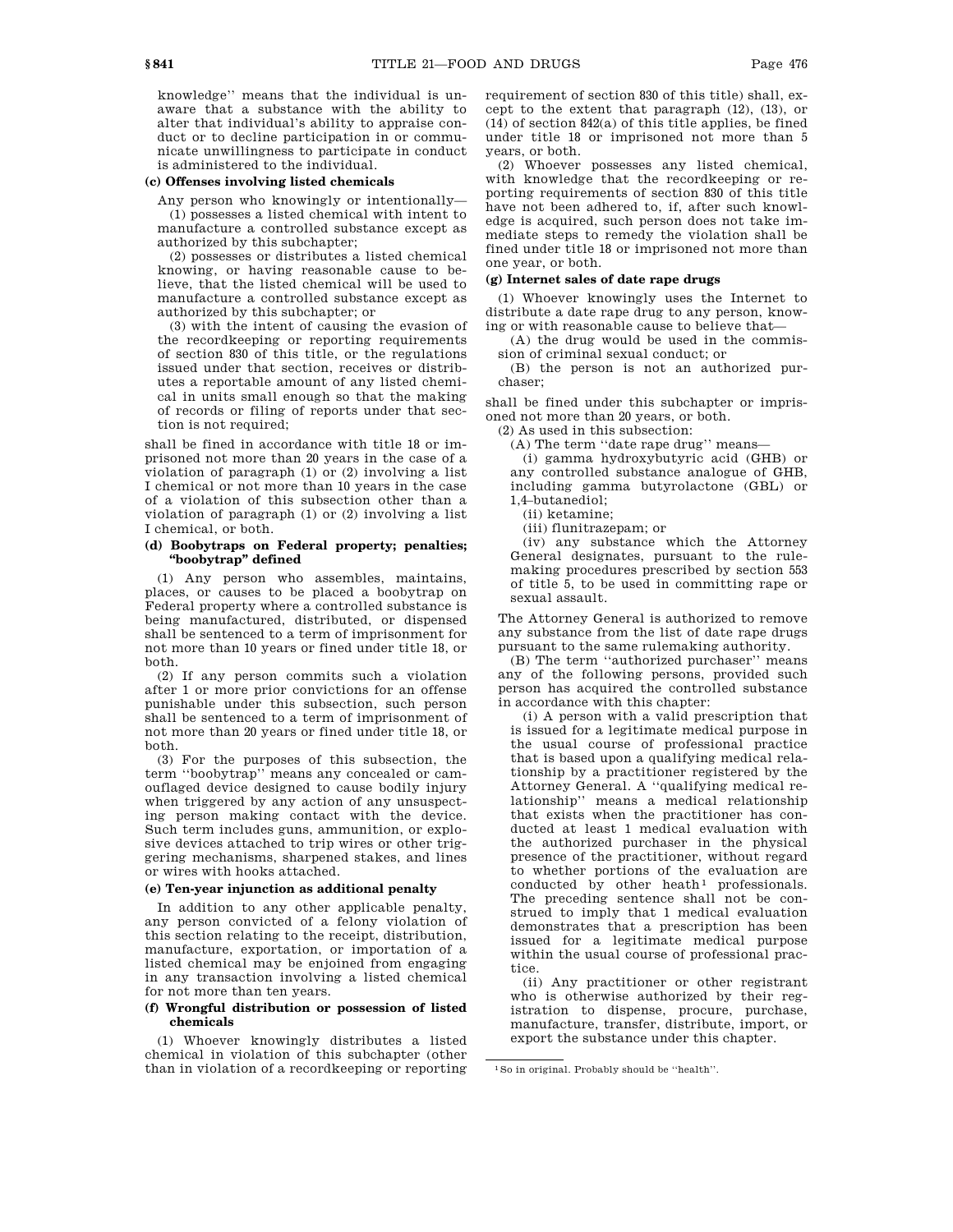(iii) A person or entity providing documentation that establishes the name, address, and business of the person or entity and which provides a legitimate purpose for using any ''date rape drug'' for which a prescription is not required.

(3) The Attorney General is authorized to promulgate regulations for record-keeping and reporting by persons handling 1,4–butanediol in order to implement and enforce the provisions of this section. Any record or report required by such regulations shall be considered a record or report required under this chapter.

# **(h) Offenses involving dispensing of controlled substances by means of the Internet**

# **(1) In general**

It shall be unlawful for any person to knowingly or intentionally—

(A) deliver, distribute, or dispense a controlled substance by means of the Internet, except as authorized by this subchapter; or

(B) aid or abet (as such terms are used in section 2 of title 18) any activity described in subparagraph (A) that is not authorized by this subchapter.

# **(2) Examples**

Examples of activities that violate paragraph (1) include, but are not limited to, knowingly or intentionally—

(A) delivering, distributing, or dispensing a controlled substance by means of the Internet by an online pharmacy that is not validly registered with a modification authorizing such activity as required by section 823(f) of this title (unless exempt from such registration);

(B) writing a prescription for a controlled substance for the purpose of delivery, distribution, or dispensation by means of the Internet in violation of section 829(e) of the title;

(C) serving as an agent, intermediary, or other entity that causes the Internet to be used to bring together a buyer and seller to engage in the dispensing of a controlled substance in a manner not authorized by sections 2 823(f) or 829(e) of this title;

(D) offering to fill a prescription for a controlled substance based solely on a consumer's completion of an online medical questionnaire; and

(E) making a material false, fictitious, or fraudulent statement or representation in a notification or declaration under subsection (d) or (e), respectively, of section 831 of this title.

# **(3) Inapplicability**

(A) This subsection does not apply to—

(i) the delivery, distribution, or dispensation of controlled substances by nonpractitioners to the extent authorized by their registration under this subchapter;

(ii) the placement on the Internet of material that merely advocates the use of a controlled substance or includes pricing information without attempting to propose or facilitate an actual transaction involving a controlled substance; or

(iii) except as provided in subparagraph (B), any activity that is limited to—

(I) the provision of a telecommunications service, or of an Internet access service or Internet information location tool (as those terms are defined in section 231 of title 47); or

(II) the transmission, storage, retrieval, hosting, formatting, or translation (or any combination thereof) of a communication, without selection or alteration of the content of the communication, except that deletion of a particular communication or material made by another person in a manner consistent with section 230(c) of title 47 shall not constitute such selection or alteration of the content of the communication.

(B) The exceptions under subclauses (I) and (II) of subparagraph (A)(iii) shall not apply to a person acting in concert with a person who violates paragraph (1).

# **(4) Knowing or intentional violation**

Any person who knowingly or intentionally violates this subsection shall be sentenced in accordance with subsection (b).

(Pub. L. 91–513, title II, §401, Oct. 27, 1970, 84 Stat. 1260; Pub. L. 95–633, title II, §201, Nov. 10, 1978, 92 Stat. 3774; Pub. L. 96–359, §8(c), Sept. 26, 1980, 94 Stat. 1194; Pub. L. 98–473, title II, §§224(a), 502, 503(b)(1), (2), Oct. 12, 1984, 98 Stat. 2030, 2068, 2070; Pub. L. 99–570, title I, §§1002, 1003(a), 1004(a), 1005(a), 1103, title XV, §15005, Oct. 27, 1986, 100 Stat. 3207–2, 3207–5, 3207–6, 3207–11, 3702–192; Pub. L. 100–690, title VI, §§6055, 6254(h), 6452(a), 6470(g), (h), 6479, Nov. 18, 1988, 102 Stat. 4318, 4367, 4371, 4378, 4381; Pub. L. 101–647, title X, §1002(e), title XII, §1202, title XXXV, §3599K, Nov. 29, 1990, 104 Stat. 4828, 4830, 4932; Pub. L. 103–322, title IX, §90105(a), (c), title XVIII, §180201(b)(2)(A), Sept. 13, 1994, 108 Stat. 1987, 1988, 2047; Pub. L. 104–237, title II, §206(a), title III, §302(a), Oct. 3, 1996, 110 Stat. 3103, 3105; Pub. L. 104–305, §2(a), (b)(1), Oct. 13, 1996, 110 Stat. 3807; Pub. L. 105–277, div. E, §2(a), Oct. 21, 1998, 112 Stat. 2681–759; Pub. L. 106–172, §§3(b)(1), 5(b), 9, Feb. 18, 2000, 114 Stat. 9, 10, 13; Pub. L. 107–273, div. B, title III, §3005(a), title IV, §4002(d)(2)(A), Nov. 2, 2002, 116 Stat. 1805, 1809; Pub. L. 109–177, title VII, §§711(f)(1)(B), 732, Mar. 9, 2006, 120 Stat. 262, 270; Pub. L. 109–248, title II, §201, July 27, 2006, 120 Stat. 611; Pub. L. 110–425, §3(e), (f), Oct. 15, 2008, 122 Stat. 4828, 4829.)

#### REFERENCES IN TEXT

This subchapter, referred to in subsecs. (a), (b)(1), (c)(1), (2), (f)(1), (g)(1), and (h)(1), (3)(A)(i), was in the original ''this title'', meaning title II of Pub. L. 91–513, Oct. 27, 1970, 84 Stat. 1242, and is popularly known as the ''Controlled Substances Act''. For complete classification of title II to the Code, see second paragraph of Short Title note set out under section 801 of this title and Tables.

Schedules I, II, III, IV, and V, referred to in subsec. (b), are set out in section 812(c) of this title.

Subchapter II of this chapter, referred to in subsec. (b)(1), was in the original ''title III'', meaning title III of Pub. L. 91–513, Oct. 27, 1970, 84 Stat. 1285. Part A of title III comprises subchapter II of this chapter. For

<sup>2</sup>So in original. Probably should be ''section''.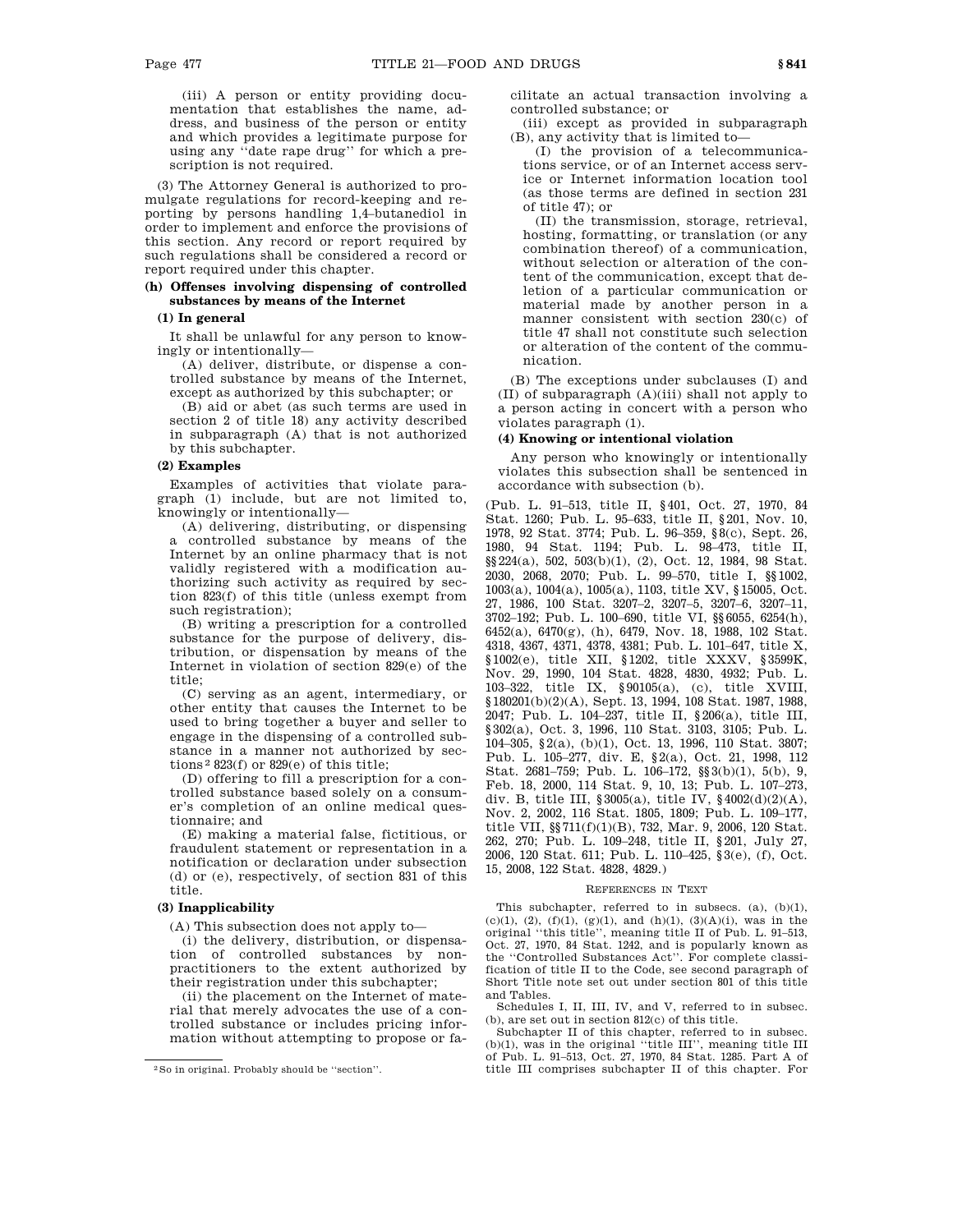classification of Part B, consisting of sections 1101 to 1105 of title III, see Tables.

Section 3(a)(1)(B) of the Hillory J. Farias and Samantha Reid Date-Rape Prohibition Act of 2000, referred to in subsec. (b)(1)(C), is section 3(a)(1)(B) of Pub. L. 106–172, which is set out in a note under section 812 of this title.

This chapter, referred to in subsec. (g)(2)(B), (3), was in the original ''this Act'', meaning Pub. L. 91–513, Oct. 27, 1970, 84 Stat. 1236. For complete classification of this Act to the Code, see Short Title note set out under section 801 of this title and Tables.

#### AMENDMENTS

2008—Subsec. (b)(1)(D). Pub. L. 110–425, §3(e)(1)(A), struck out ''or in the case of any controlled substance in schedule III (other than gamma hydroxybutyric acid), or 30 milligrams of flunitrazepam'' after ''hashish oil''.

Subsec. (b)(1)(E). Pub. L. 110–425, §3(e)(1)(B), added subpar. (E).

Subsec. (b)(2). Pub. L. 110–425, §3(e)(2), substituted ''5 years'' for ''3 years'', ''10 years'' for ''6 years'', and 'after a prior conviction for a felony drug offense has become final,'' for ''after one or more prior convictions of him for an offense punishable under this paragraph, or for a felony under any other provision of this subchapter or subchapter II of this chapter or other law of a State, the United States, or a foreign country relating to narcotic drugs, marihuana, or depressant or stimulant substances, have become final,'

Subsec. (b)(3). Pub. L. 110–425, §3(e)(3), substituted ''4 years'' for ''2 years'' and ''after a prior conviction for a felony drug offense has become final,'' for ''after one or more convictions of him for an offense punishable under this paragraph, or for a crime under any other provision of this subchapter or subchapter II of this chapter or other law of a State, the United States, or a foreign country relating to narcotic drugs, marihuana, or depressant or stimulant substances, have become final,'' and inserted at end ''Any sentence imposing a term of imprisonment under this paragraph may, if there was a prior conviction, impose a term of supervised release of not more than 1 year, in addition to such term of imprisonment.''

Subsec. (h). Pub. L. 110–425, §3(f), added subsec. (h).

2006—Subsec. (b)(5). Pub. L. 109–177, §732, inserted ''or manufacturing'' after ''cultivating'' in introductory provisions.

Subsec. (f)(1). Pub. L. 109–177, §711(f)(1)(B), inserted '', except to the extent that paragraph (12), (13), or (14) of section 842(a) of this title applies,'' after ''shall''.

Subsec. (g). Pub. L. 109–248 added subsec. (g).

2002—Subsec. (b)(1)(A), (B). Pub. L. 107–273, §3005(a), substituted ''Notwithstanding section 3583 of title 18, any sentence'' for ''Any sentence'' in concluding provisions.

Subsec. (b)(1)(C), (D). Pub. L. 107–273, §3005(a), substituted ''Notwithstanding section 3583 of title 18, any sentence'' for "Any sentence".

Subsec. (d)(1). Pub. L. 107–273,  $\frac{1002(d)(2)(A)(i)}{20(d)(2)}$ , substituted ''or fined under title 18, or both'' for ''and shall be fined not more than \$10,000''.

Subsec. (d)(2). Pub. L. 107–273, §4002(d)(2)(A)(ii), substituted ''or fined under title 18, or both'' for ''and shall be fined not more than \$20,000".

2000—Subsec. (b)(1)(C). Pub. L. 106–172, §3(b)(1)(A), inserted ''gamma hydroxybutyric acid (including when scheduled as an approved drug product for purposes of section 3(a)(1)(B) of the Hillory J. Farias and Samantha Reid Date-Rape Drug Prohibition Act of 2000),'' after ''schedule I or II,'' in first sentence.

Subsec. (b)(1)(D). Pub. L. 106–172, §3(b)(1)(B), substituted ''(other than gamma hydroxybutyric acid), or 30'' for '', or 30''.

Subsec. (b)(7)(A). Pub. L. 106–172, §5(b), inserted ''or controlled substance analogue'' after ''distributing a controlled substance''.

Subsecs. (c) to (g). Pub. L. 106-172, §9, redesignated subsecs. (d) to (g) as (c) to (f), respectively.

1998—Subsec. (b)(1). Pub. L. 105–277 in subpar. (A)(viii) substituted ''50 grams'' and ''500 grams'' for ''100 grams'' and ''1 kilogram'', respectively, and in subpar. (B)(viii) substituted ''5 grams'' and ''50 grams'' for ''10 grams'' and ''100 grams'', respectively. 1996—Subsec. (b)(1)(C). Pub. L. 104–305, §2(b)(1)(A), in-

serted '', or 1 gram of flunitrazepam,'' after ''schedule I or II''.

Subsec. (b)(1)(D). Pub. L. 104–305,  $\S$ 2(b)(1)(B), inserted ''or 30 milligrams of flunitrazepam,'' after ''schedule  $III$ ,

Subsec. (b)(7). Pub. L. 104–305, §2(a), added par. (7).

Subsec. (d). Pub. L. 104–237, §302(a), in concluding provisions, substituted ''not more than 20 years in the case of a violation of paragraph (1) or (2) involving a list I chemical or not more than 10 years in the case of a violation of this subsection other than a violation of paragraph (1) or (2) involving a list I chemical,'' for ''not

more than 10 years,''. Subsec. (f). Pub. L. 104–237, §206(a), inserted ''manu-facture, exportation,'' after ''distribution,'' and struck out ''regulated'' after ''engaging in any''. 1994—Subsec. (b). Pub. L. 103–322, §180201(b)(2)(A), in-

serted ''849,'' before ''859,'' in introductory provisions.<br>Subsec. (b)(1)(A). Pub. L. 103–322, §§90105(c),

180201(b)(2)(A), in concluding provisions, inserted ''849,'' before ''859,'' and struck out ''For purposes of this subparagraph, the term 'felony drug offense' means an offense that is a felony under any provision of this subchapter or any other Federal law that prohibits or restricts conduct relating to narcotic drugs, marihuana, or depressant or stimulant substances or a felony under any law of a State or a foreign country that prohibits or restricts conduct relating to narcotic drugs, marihuana, or depressant or stimulant substances.'' before 'Any sentence under this subparagraph'

Subsec.  $(b)(1)(B)$ . Pub. L. 103-322, §90105(a), in sentence in concluding provisions beginning ''If any person commits'', substituted ''a prior conviction for a felony drug offense has become final'' for ''one or more prior convictions for an offense punishable under this paragraph, or for a felony under any other provision of this subchapter or subchapter II of this chapter or other law of a State, the United States, or a foreign country relating to narcotic drugs, marihuana, or depressant or stimulant substances, have become final''.

Subsec. (b)(1)(C). Pub. L. 103–322, §90105(a), in sentence beginning ''If any person commits'', substituted ''a prior conviction for a felony drug offense has become final'' for ''one or more prior convictions for an offense punishable under this paragraph, or for a felony under any other provision of this subchapter or subchapter II of this chapter or other law of a State, the United States or a foreign country relating to narcotic drugs, marihuana, or depressant or stimulant substances, have become final''.

Subsec. (b)(1)(D). Pub. L. 103–322, §90105(a), in sentence beginning ''If any person commits'', substituted ''a prior conviction for a felony drug offense has become final'' for ''one or more prior convictions of him for an offense punishable under this paragraph, or for a felony under any other provision of this subchapter or subchapter II of this chapter or other law of a State, the United States, or a foreign country relating to narcotic drugs, marihuana, or depressant or stimulant substances, have become final''.

1990—Subsec. (b). Pub. L. 101–647, §1002(e)(1), substituted ''section 859, 860, or 861'' for ''section 845, 845a, or 845b'' in introductory provisions.

Subsec. (b)(1)(A). Pub. L. 101–647, §1002(e)(1), substituted ''section 859, 860, or 861'' for ''section 845, 845a, or 845b'' in concluding provisions.

Subsec. (b)(1)(A)(ii)(IV). Pub. L. 101–647, §3599K, substituted ''any of the substances'' for ''any of the substance''.

Subsec. (b)(1)(A)(viii). Pub. L. 101–647, §1202, substituted ''or 1 kilogram or more of a mixture or substance containing a detectable amount of methamphetamine'' for ''or 100 grams or more of a mixture or substance containing a detectable amount of methamphetamine''.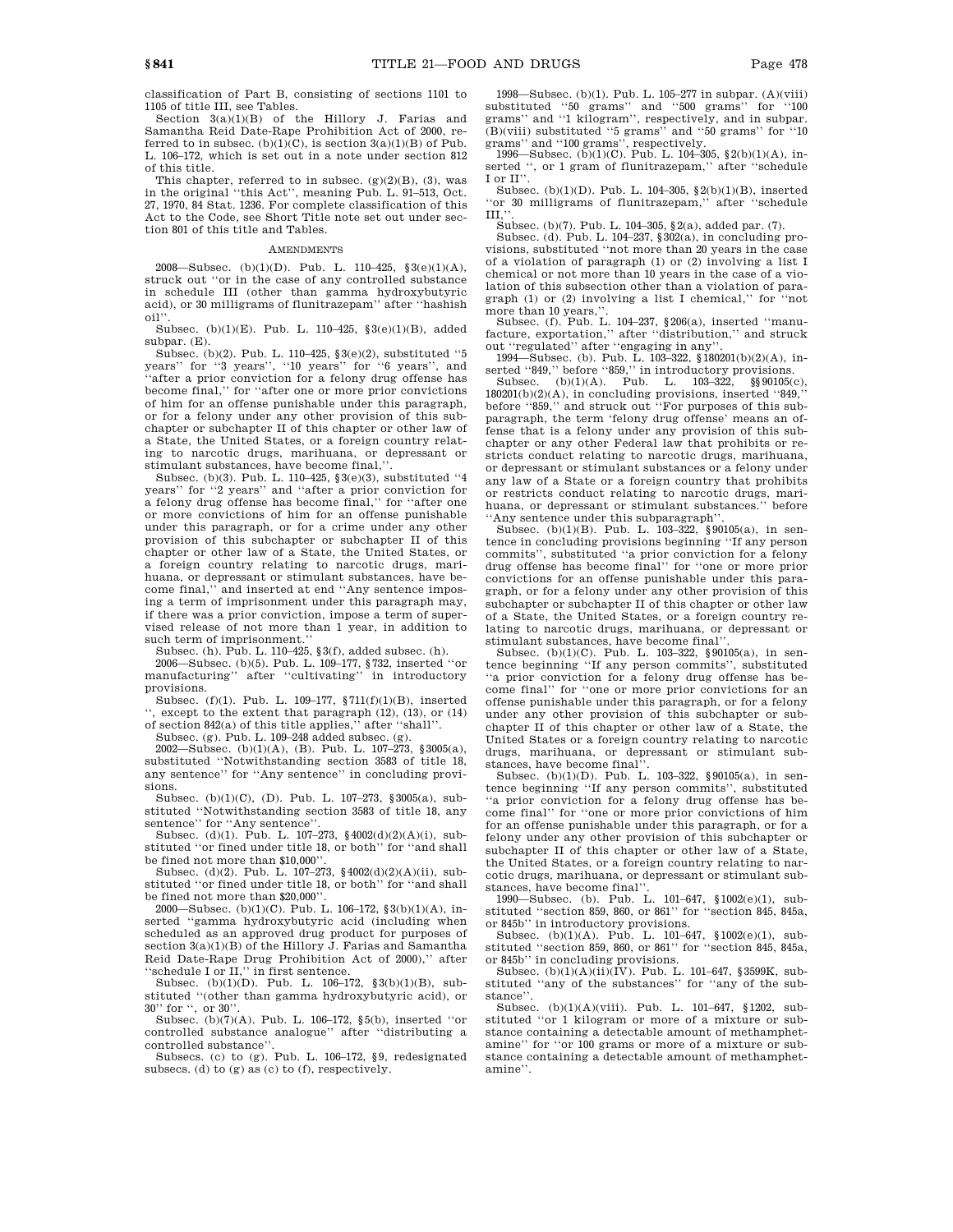Subsec. (b)(1)(B)(ii)(IV). Pub. L. 101–647, §3599K, substituted ''any of the substances'' for ''any of the substance''.

Subsec. (c). Pub. L. 101–647, §1002(e)(2), directed amendment of subsec. (c) by substituting ''section 859, 860, or 861 of this title'' for ''section 845, 845a, or 845b of this title''. Subsec. (c) was previously repealed by Pub. L. 98–473, §224(a)(2), as renumbered by Pub. L. 99–570, §1005(a), effective Nov. 1, 1987, and applicable only to offenses committed after the taking effect of such amendment. See 1984 Amendment note and Effective Date of 1984 Amendment note below.

1988—Subsec. (b)(1)(A). Pub. L. 100–690, §§6452(a),  $6470(g)$ ,  $6479(1)$ , inserted ", or 1,000 or more marihuana plants regardless of weight'' in cl. (vii), added cl. (viii), substituted "a prior conviction for a felony drug offense has become final'' for ''one or more prior convictions for an offense punishable under this paragraph, or for a felony under any other provision of this subchapter or subchapter II of this chapter or other law of a State, the United States, or a foreign country relating to narcotic drugs, marihuana, or depressant or stimulant substances, have become final'' in second sentence, and added provisions relating to sentencing for a person who violates this subpar. or section 485, 485a, or 485b of this title after two or more prior convictions for a felony drug offense have become final and defining ''felony drug offense''.

Subsec. (b)(1)(B). Pub. L. 100–690, §§6470(h), 6479(2), inserted '', or 100 or more marihuana plants regardless of weight'' in cl. (vii) and added cl. (viii).

Subsec. (b)(1)(D). Pub. L. 100–690, §6479(3), substituted ''50 or more marihuana plants'' for ''100 or more marihuana plants''.

Subsec. (b)(6). Pub. L. 100–690, §6254(h), added par. (6). Subsec. (d). Pub. L. 100–690, §6055(a), amended subsec. (d) generally. Prior to amendment, subsec. (d) read as follows: ''Any person who knowingly or intentionally—

''(1) possesses any piperidine with intent to manufacture phencyclidine except as authorized by this subchapter, or

''(2) possesses any piperidine knowing, or having reasonable cause to believe, that the piperidine will be used to manufacture phencyclidine except as authorized by this subchapter,

shall be sentenced to a term of imprisonment of not more than 5 years, a fine not to exceed the greater of that authorized in accordance with the provisions of title 18 or \$250,000 if the defendant is an individual or \$1,000,000 if the defendant is other than an individual, or both.''

Subsecs. (f), (g). Pub. L. 100–690, §6055(b), added subsecs. (f) and (g).

1986—Pub. L. 99–570, §1005(a), amended Pub. L. 98–473, §224(a). See 1984 Amendment note below.

Subsec. (b). Pub. L. 99–570, §1103(a), substituted '', 845a, or 845b'' for ''or 845a'' in introductory provisions.

Subsec. (b)(1)(A). Pub. L. 99–570, §1002(2), amended subpar. (A) generally. Prior to amendment, subpar. (A) read as follows: ''In the case of a violation of subsection (a) of this section involving—

''(i) 100 grams or more of a controlled substance in schedule I or II which is a mixture or substance containing a detectable amount of a narcotic drug other than a narcotic drug consisting of—

'(I) coca leaves;

''(II) a compound, manufacture, salt, derivative, or preparation of coca leaves; or

'(III) a substance chemically identical thereto;

''(ii) a kilogram or more of any other controlled

substance in schedule I or II which is a narcotic drug; ''(iii) 500 grams or more of phencyclidine (PCP); or ''(iv) 5 grams or more of lysergic acid diethylamide

 $(T.SD)$ ; such person shall be sentenced to a term of imprisonment of not more than 20 years, a fine of not more than \$250,000, or both. If any person commits such a violation after one or more prior convictions of him for an

offense punishable under this paragraph, or for a felony

under any other provision of this subchapter or subchapter II of this chapter or other law of a State, the United States, or a foreign country relating to narcotic drugs, marihuana, or depressant or stimulant substances, have become final, such person shall be sentenced to a term of imprisonment of not more than 40 years, a fine of not more than \$500,000, or both''.

Subsec. (b)(1)(B). Pub. L. 99–570, §1002(2), amended subpar. (B) generally. Prior to amendment, subpar. (B) read as follows: ''In the case of a controlled substance in schedule I or II except as provided in subparagraphs (A) and (C),, such person shall be sentenced to a term of imprisonment of not more than 15 years, a fine of not more than \$125,000, or both. If any person commits such a violation after one or more prior convictions of him for an offense punishable under this paragraph, or for a felony under any other provision of this subchapter or subchapter II of this chapter or other law of a State, the United States, or a foreign country relating to narcotic drugs, marihuana, or depressant or stimulant substances, have become final, such person shall be sentenced to a term of imprisonment of not more than 30 years, a fine of not more than \$250,000, or both. Any sentence imposing a term of imprisonment under this paragraph shall, in the absence of such a prior conviction, impose a special parole term of at least 3 years in addition to such term of imprisonment and shall, if there was such a prior conviction, impose a special parole term of at least 6 years in addition to such term of imprisonment.'' Subsec. (b)(1)(C). Pub. L. 99–570, §1002(2), added sub-

par. (C). Former subpar. (C) redesignated (D). Subsec. (b)(1)(D). Pub. L. 99–570, §1004(a), substituted

''term of supervised release'' for ''special parole term'' in two places.

Pub. L. 99–570, §§1002(1), 1003(a)(1), redesignated former subpar. (C) as (D), substituted ''a fine not to exceed the greater of that authorized in accordance with the provisions of title 18 or \$250,000 if the defendant is an individual or \$1,000,000 if the defendant is other than an individual'' for ''a fine of not more than \$50,000'' and ''a fine not to exceed the greater of twice that authorized in accordance with the provisions of title 18 or \$500,000 if the defendant is an individual or \$2,000,000 if the defendant is other than an individual'' for ''a fine of not more than \$100,000'', and inserted ''except in the case of 100 or more marihuana plants regardless of weight, '

Subsec. (b)(2). Pub. L. 99–570, §1004(a), substituted ''term of supervised release'' for ''special parole term'' in two places.

Pub. L. 99–570, §1003(a)(2), substituted ''a fine not to exceed the greater of that authorized in accordance with the provisions of title 18 or \$250,000 if the defendant is an individual or \$1,000,000 if the defendant is other than an individual'' for ''a fine of not more than \$25,000'' and ''a fine not to exceed the greater of twice that authorized in accordance with the provisions of title 18 or \$500,000 if the defendant is an individual or \$2,000,000 if the defendant is other than an individual'' for ''a fine of not more than \$50,000''.

Subsec. (b)(3). Pub. L. 99–570, §1003(a)(3), substituted ''a fine not to exceed the greater of that authorized in accordance with the provisions of title 18 or \$100,000 if the defendant is an individual or \$250,000 if the defend-ant is other than an individual'' for ''a fine of not more than \$10,000'' and ''a fine not to exceed the greater of twice that authorized in accordance with the provisions of title 18 or \$200,000 if the defendant is an individual or \$500,000 if the defendant is other than an individual'' for ''a fine of not more than \$20,000''.

Subsec. (b)(4). Pub. L. 99–570, §1003(a)(4), which directed the substitution of  $`1(D)"$  for  $`1(C)"$  was executed by substituting  $((1)(D))$  for  $((1)(C))$  as the probable intent of Congress.

Subsec. (b)(5). Pub. L. 99–570, §1003(a)(5), amended par. (5) generally. Prior to amendment, par. (5) read as follows: ''Notwithstanding paragraph (1), any person who violates subsection (a) of this section by cultivating a controlled substance on Federal property shall be fined not more than